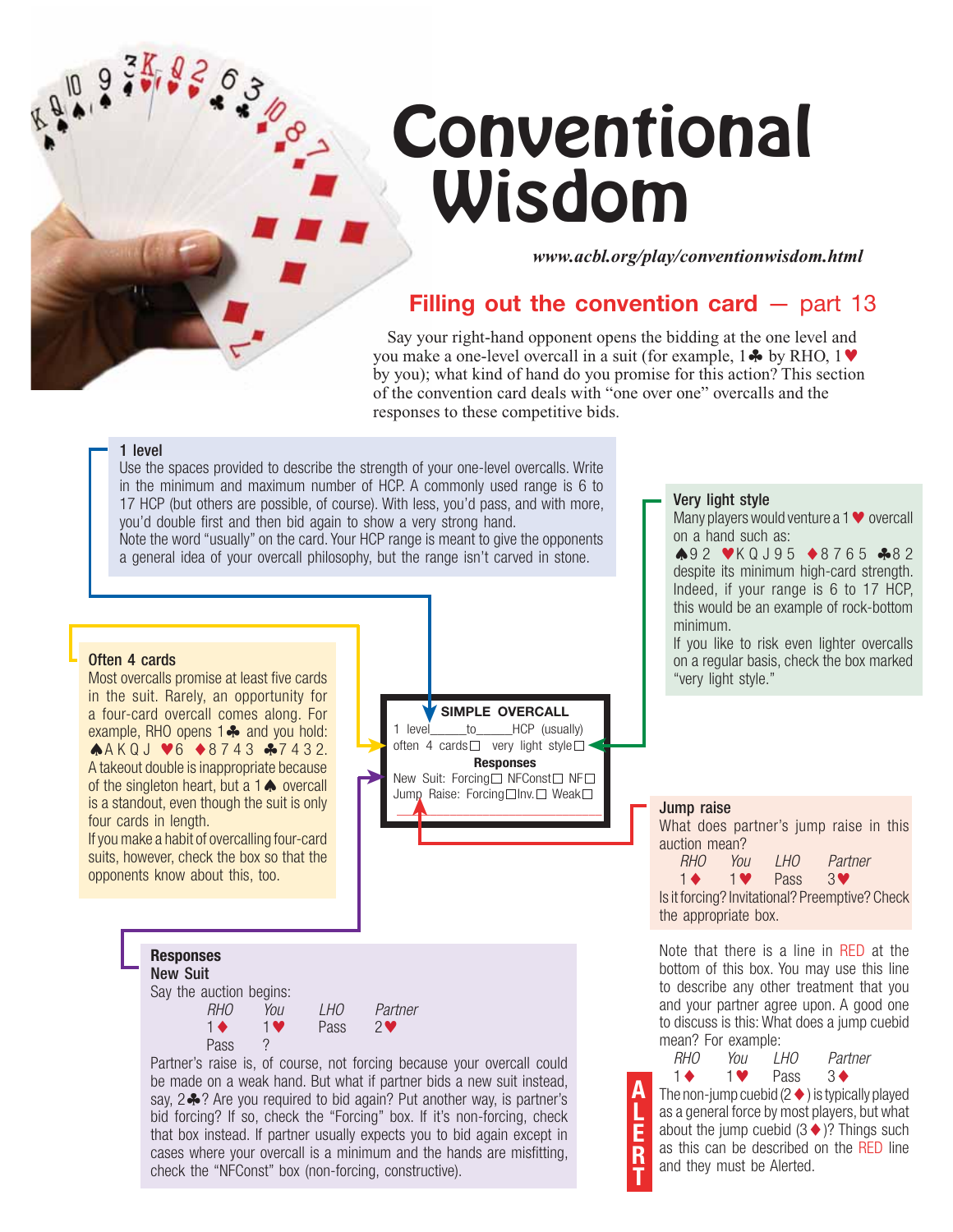# **Conventional** Wisdom

## **Filling out the convention card** – part 14

*www.acbl.org/play/conventionwisdom.html*

**JUMP OVERCALL** When your right-hand opponent opens with a suit-bid at the one level and you make a jump overcall, what kind of hand are you showing? Take a look at these auctions:

| You                                                             |
|-----------------------------------------------------------------|
| $2 \blacklozenge$ , $2 \blacktriangledown$ or $2 \blacklozenge$ |
| $2\blacktriangledown, 2\spadesuit$ or $3\clubsuit$              |
| $2\spadesuit$ . $3\clubsuit$ or $3\spadesuit$                   |
| $3\clubsuit$ , $3\spadesuit$ or $3\heartsuit$                   |
|                                                                 |

Most pairs treat these jumps as showing a weak hand with a long suit, something resembling a weak two-bid or an opening three-level preempt. If you play this way, check the "weak" box.

If you play that these jumps show strong or intermediate (opening values, but a long suit) hands, check the appropriate box and Alert the opponents.

Items in **RED** on the convention card require an Alert. If the opponents ask, you must disclose your agreements regarding the meaning of any Alertable call.

➤

➤

**OPENING PREEMPTS** An opening bid on the three or four level typically promises a weak hand (below opening strength) with a long suit. A three-level bid normally suggests a seven-card suit, while a four-level bid suggests an eightbagger. The texture of the long suit can be the deciding factor for some players on whether the hand qualifies for an opening preempt.

➤

- 20-

**JUMP OVERCALL** Strong  $\Box$  Intermediate  $\Box$  Weak  $\Box$ \_\_\_\_\_\_\_\_\_\_\_\_\_\_\_\_\_\_\_\_\_\_\_\_\_\_\_\_\_\_\_\_

The **"Sound," "Light" and "Very Light"** boxes help your opponents gauge your preempting philosophy.

How are these different categories defined? There's a certain subjectivity to these three classes; what's light for one pair may be very light for another. Here is a guideline for determining which box you should select to best reflect your preempting style:

• If you follow the "rule of 500," meaning that — if doubled — your suit is good enough that you expect to go down no more than two vulnerable or three not vulnerable, check the "Sound" box. This is the most conservative approach.

• If you preempt on most reasonable (*i.e.*, with some honor concentration) seven- or eight-card suits, select the "Light" box.

• If your style is to preempt even with a bad seven- or eightcard suit, or if you will preempt with fewer cards in the suit than is typically expected, check the "Very Light" box.

## **Conv./Resp.**

This line is used to describe either conventional uses for preempts or conventional responses to an opening preempt. (Note the **RED**  color; Alerts are required.) If you play, for example, that the opening bids of  $4\clubsuit$  and  $4\spadesuit$  are actually transfers to  $4 \blacktriangleright 4$  and  $4 \blacktriangle$ respectively (a treatment called Namyats), indicate it here.

Another example: If you play that a 4<sup>%</sup> response to a preempt is ace-asking or key-card-asking, describe it on this line.



Sound

 $\Box$ 

3/4-bids Conv./Resp.

**OPENING PREEMPTS**

 $\Box$ 

Light Very Light

 $\Box$ 



**A L E R** ☞

**T**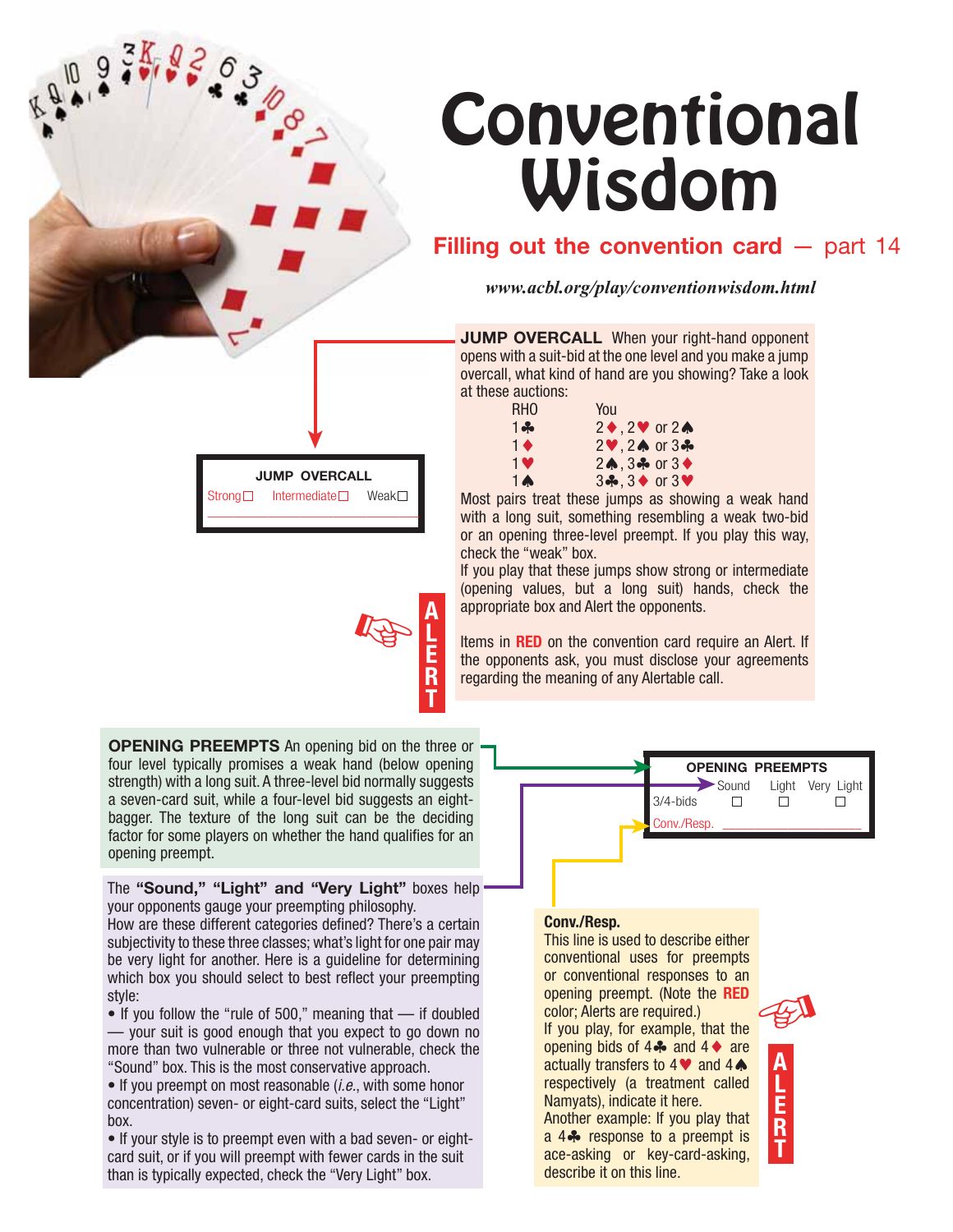# **Conventional** Wisdom

## **Filling out the convention card – part 15**

*The 24-part Conventional Wisdom series is available online at www.acbl.org/play/conventionwisdom.html.*

## **DIRECT CUEBID**

Left-hand opponent opens one of a suit, and your partner bids two of the same suit. This is a direct cuebid — but what does it mean? Does the meaning change depending on whether the suit is a minor or a major? This section of the convention card allows your partnership to describe your agreements for these direct cuebids.

There are three commonly used interpretations that you can apply to your direct cuebids: natural, strong takeout or two-suited takeout (Michaels).

**DIRECT CUEBID** OVER: Minor Major Natural  $\Box$  $\Box$  $\Box$  $\Box$  Strong T/O Michaels **D** ➤

➤

### **Michaels**

By far, the most popular use for the direct cuebid in duplicate bridge is the two-suited takeout. Specifically, the conven-

tion known as Michaels (after its inventor, the late Mike Michaels) is the treatment of choice. Michaels works like this: a direct cuebid of a minor-suit opening shows a major two-suiter, 5–5 or longer. So the auction  $1 - (-2)$  or  $1 \blacklozenge - (2 \blacklozenge)$  shows a hand with five (or more) hearts and five (or more) spades. The strength requirements vary depending on partnership preferences.

After a major-suit opening, a direct cuebid shows five of the other major and a five-card minor. The sequence  $1 \bigoplus - (2 \bigoplus)$ , therefore, shows five hearts and an undisclosed five-card minor. If the partner of the cuebidder wants to know which minor, he bids 2NT and the Michaels bidder bids his minor suit.

No Alert is required. It's important to discuss continuations with your partner.

### **Natural**

This is undoubtedly the least popular option among experienced players. When an opponent opens with a natural one-level bid, it's rare to hold a hand where you would want to bid two of the same suit as an offer to play in that strain, especially if the suit is a major.

A 1 $\clubsuit$  or 1 $\spadesuit$  opening may be made with three cards in the suit, so you might occasionally run into the situation where your RHO opens one of a minor and you have an opening hand with five or more cards in that minor with opening values. Using a  $2 \clubsuit$  or a  $2 \spadesuit$  cuebid of a  $1 \clubsuit$  or a  $1 \spadesuit$  opening, respectively, to show exactly that type of hand, however, isn't very productive, since (a) it doesn't happen very often and (b) there are other hand types that occur with greater frequency that you'd like to be able to describe.

If you do play that a direct cuebid is natural, however, you must Alert the opponents, since this is an unusual action. Check the appropriate **RED** box.

☞ Note that if the opponents use a system where a one-of-a-minor opening is artificial (such as a Precision 1 **\*** opening), using a direct 2 **\*** bid in the natural sense is completely reasonable. So if RHO opens with a strong, artificial  $1\clubsuit$ , and your partnership has agreed that a 2- call in this case actually shows clubs, no Alert is required.

### **Strong T/O (Takeout)**

➤ ➤

In the early days of contract bridge, a direct cuebid was used to show a very powerful hand, something resembling a strong two-bid. Some players still prefer to use the direct cuebid to show a strong one-, two- or threesuiter. If you play this way, check the appropriate box. No Alert is required.

Note that this treatment is also rarely encountered in club and tournament play.

**A L E R T**